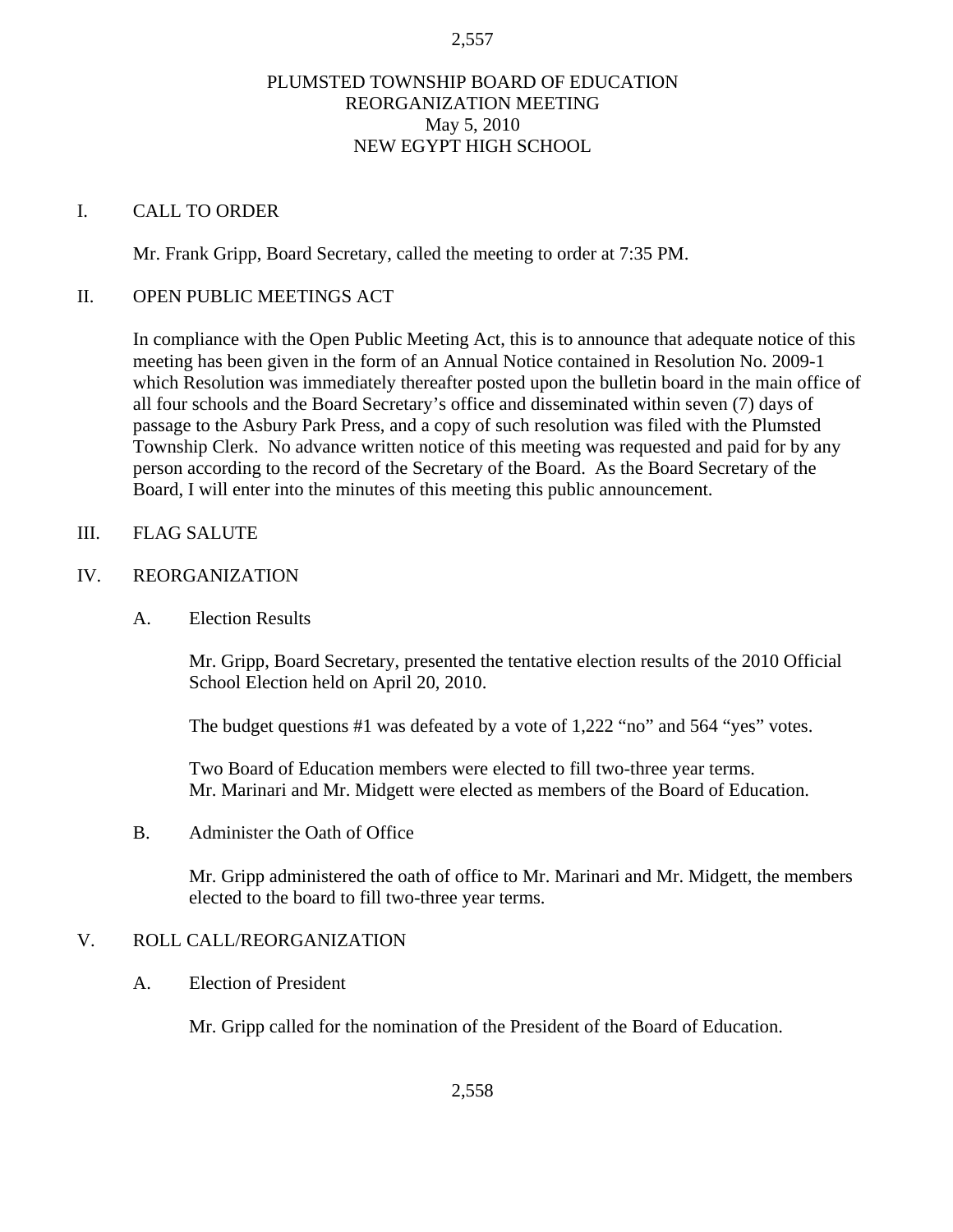A motion was made by Mr. Hauge to nominate Mr. Miller as the Board President. Seconded by Mr. Probasco

# No None

 Yes Mr. Hauge, Mr. Probasco, Mr. Marinari, Mr. Midgett, Mrs. Soles, Mr. Miller Absent Mr. Buckalew

## B. Election of the Vice-President

Roll Call

Mr. Gripp called for the nomination of the Vice President of the Board of Education.

 A motion was made by Mr. Probasco to nominate Mr. Hauge as Vice President. Seconded by Mr. Midgett

| Roll Call |                            |
|-----------|----------------------------|
| Yes       | Mr. Probasco, Mr. Midgett, |
|           | Mr. Marinari, Mr. Hauge,   |
|           | Mrs. Soles, Mr. Miller     |
| No.       | <b>None</b>                |
| Absent    | Mr. Buckalew               |

Mr. Probasco made a motion to approve the following:

C. Recommend adoption of Resolution #2010-1 entitled Board of Education Meeting Schedule 2010-2011 Seconded by Mr. Hauge

Roll Call

| Yes     | Mr. Probasco, Mr. Hauge, |
|---------|--------------------------|
|         | Mr. Midgett, Mrs. Soles, |
|         | Mr. Miller               |
| No.     | None                     |
| Absent  | Mr. Buckalew             |
| Abstain | Mr. Marinari             |

Mr. Hauge made a motion to approve the following:

D. Recommend approval of the following Appointments:

- a. Board Secretary Frank Gripp
- b. Treasurer of School Monies Frank Frazee
- c. District Qualified Purchasing Agent Resolution #2010-2
- d. District Purchasing Agent Resolution #2010-3
- e. Insurance Broker of Record Property & Casualty Boynton & Boynton
- f. Broker of Record Employee Benefits LDP Consulting Group, Inc.
- g. Official Newspaper for the purpose of advertising Asbury Park Press

2,559

Seconded by Mrs. Soles Roll Call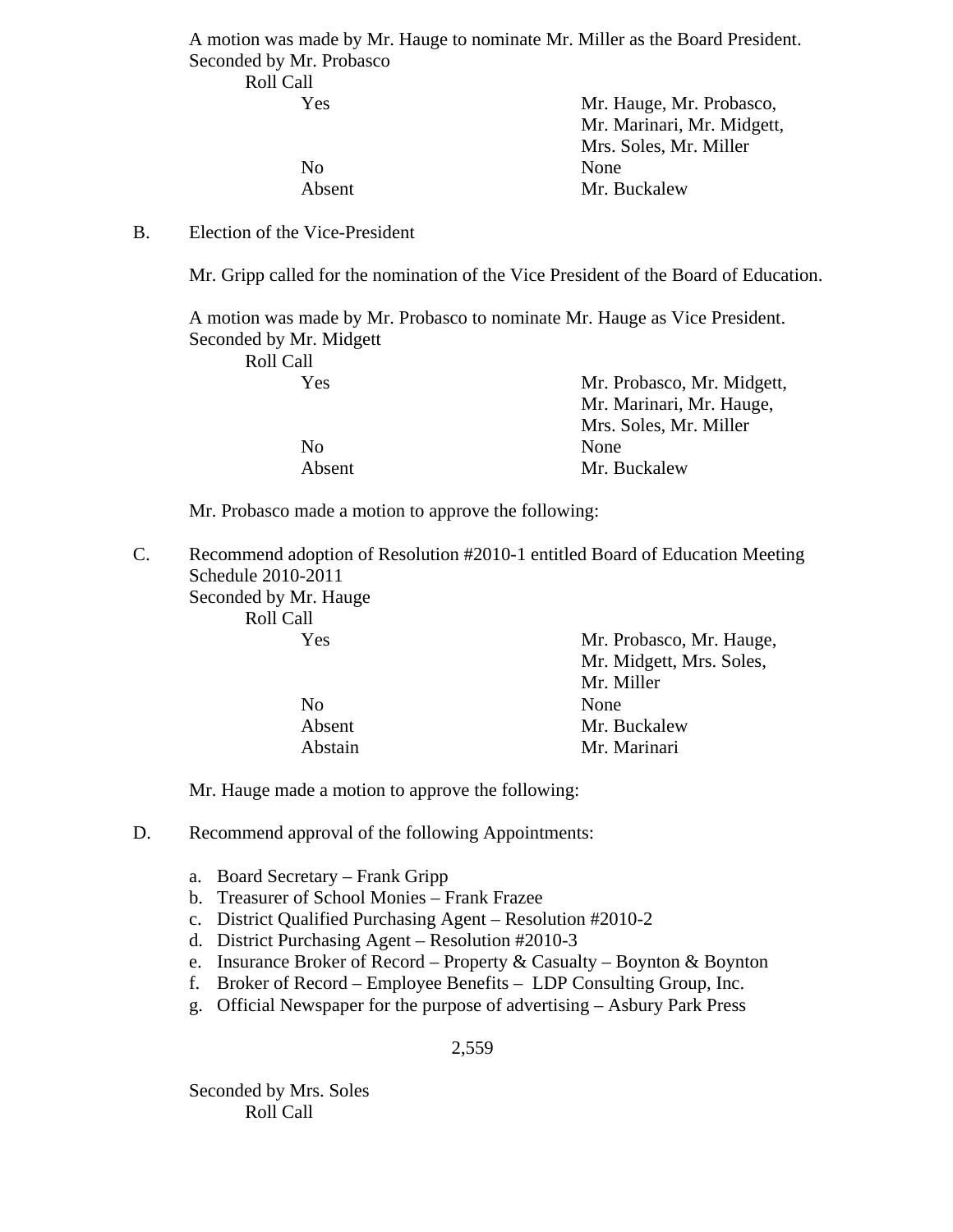Yes Mr. Hauge, Mrs. Soles, Mr. Midgett, Mr. Probasco, Mr. Miller No None Absent Mr. Buckalew Abstain Mr. Marinari

Mr. Hauge made a motion to approve the following:

- E. Board of Education Motions
- 1. Board Policy Recommend approval of all existing Board of Education policies.
- 2. Depository of Funds Recommend approval of the following financial institutions to be designated as depositories of record for the Plumsted Township Schools Board of Education accounts for the 2010-2011 school year:
	- a. Commerce Bank
	- b. New Jersey Arbitrage Rebate Management
	- c. New Jersey Cash Management
- 3. Signatures Recommend approval of the following signatures to appear on all disbursements for the 2010-2011 school year for the following school accounts:
	- a. General Operating Board President, Board Secretary and Treasurer
	- b. NJ ARM Accounts Board Secretary and Treasurer
	- c. NJ Cash Management Board Secretary and Treasurer
	- d. Agency Account Board Secretary and Treasurer
	- e. Payroll Account Board Secretary and Treasurer
	- f. Unemployment Account Board Secretary and Treasurer
	- g. Student Activities Account Recommend approval that the Board Secretary or Business Manager and Principal be authorized to sign disbursement checks.
- 4. Petty Cash Recommend approval for the establishment of the following petty cash accounts for the 2010-2011 school year and that the maximum per transaction petty cash expenditure be \$50.00:

| High School – Principal                        | \$300.00  |
|------------------------------------------------|-----------|
| Middle School – Principal                      | \$ 300.00 |
| Elementary School - Principal                  | \$ 300.00 |
| Primary School – Principal                     | \$ 300.00 |
| Board Office – Business Administrator          | \$ 300.00 |
| Buildings and Grounds – Coordinator of         | \$400.00  |
| <b>Buildings Grounds and Operations</b>        |           |
| Community Education - Community Education      | \$200.00  |
| Coordinator                                    |           |
| 2,560                                          |           |
| <b>Transportation - Business Administrator</b> | 400.00    |
| Curriculum $&$ Instruction –                   | \$ 300.00 |
| Director of Curriculum & Instruction           |           |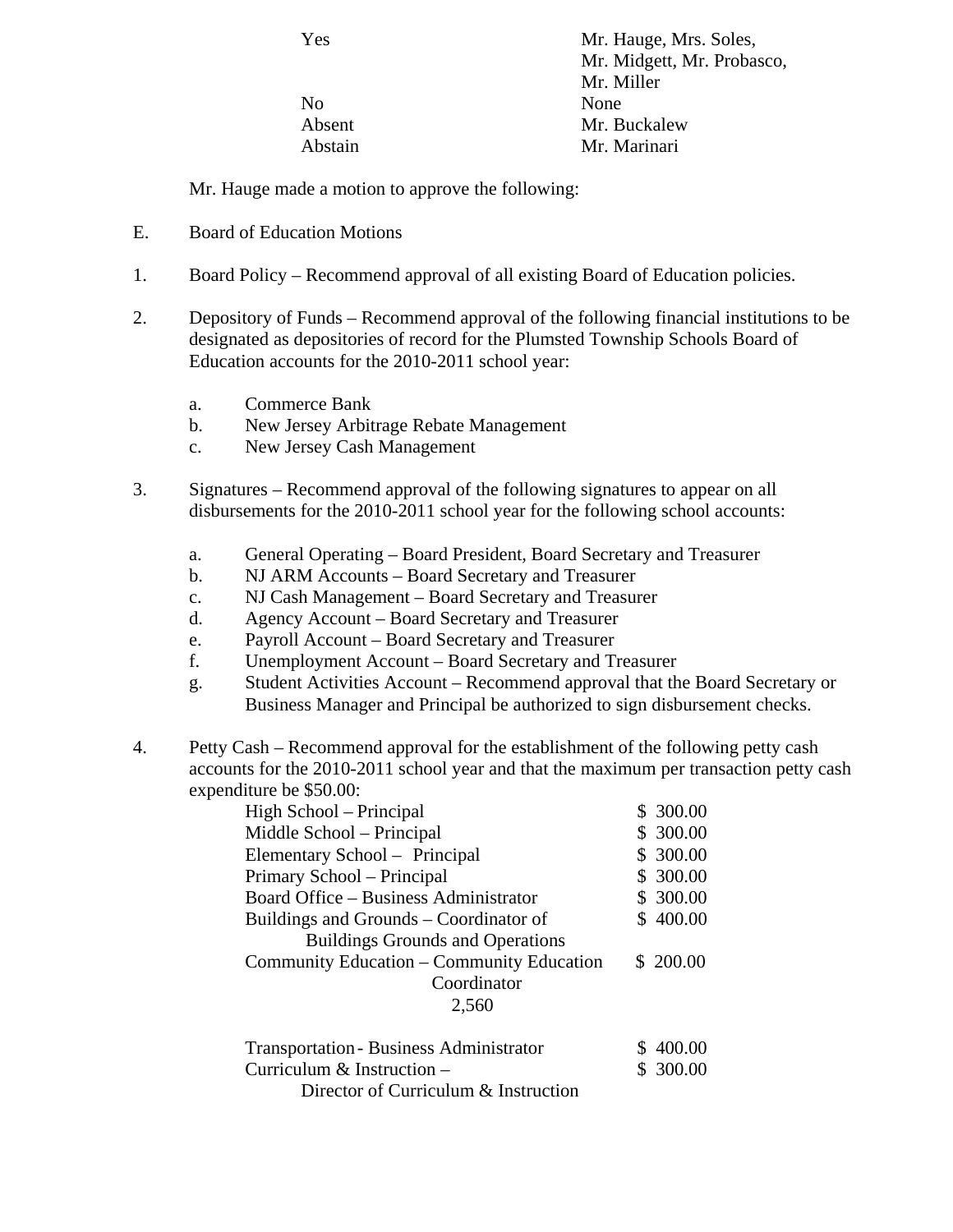5. Professional Services – Recommend approval of the following professional services appointments for May 1-July 31, 2010.

> Auditing Services – Hutchins, Farrell, Meyer & Allison P.A. Architecture Planning – Speizel Group Plumsted Township School District Attorney - Stein & Supsie School Physician – Dr. Andrew Nelson Nurse – Bayada Nursing

- 6. Recommend approval of Resolution #2010-4, Authorizing the Procurement of Goods and Services through State Agency.
- 7. Posting Location Recommend approval that the designated posting locations be the main office of all four schools and the Board Secretary's office.
- 8. Recommend adoption of the Code of Ethics in accordance with N.J.S.A. 18A:12-24.1.
- 9. Recommend approval of district curricula.
- 10. Recommend approval of the school discipline codes for the 2010-2011 school year.
- 11. Application Officer Recommend approval that the Superintendent be designated as the Application Officer for both state and federal applications.
- 12. Tax Shelter and Annuity Companies/Brokers: Recommend approval of the following Tax Shelter and Annuity Companies/Brokers for the 2010-2011 school year:
	- Aflac Insurance
	- AIG American General
	- Citi Street
	- Colonia Insurance
	- Equitable
	- Lincoln Investment
	- Met Life
	- Met Life Investors
	- Prudential Insurance
	- Valic
- 13. Recommend approval of Chart of Accounts.

#### 2,561

14. Recommend approval of Annual Tuition Schedule.

| $PreK-K:$   | \$10,494 |
|-------------|----------|
| Grade 1-5:  | \$10,385 |
| Grade 6-8:  | \$9,778  |
| Grade 9-12: | \$10,569 |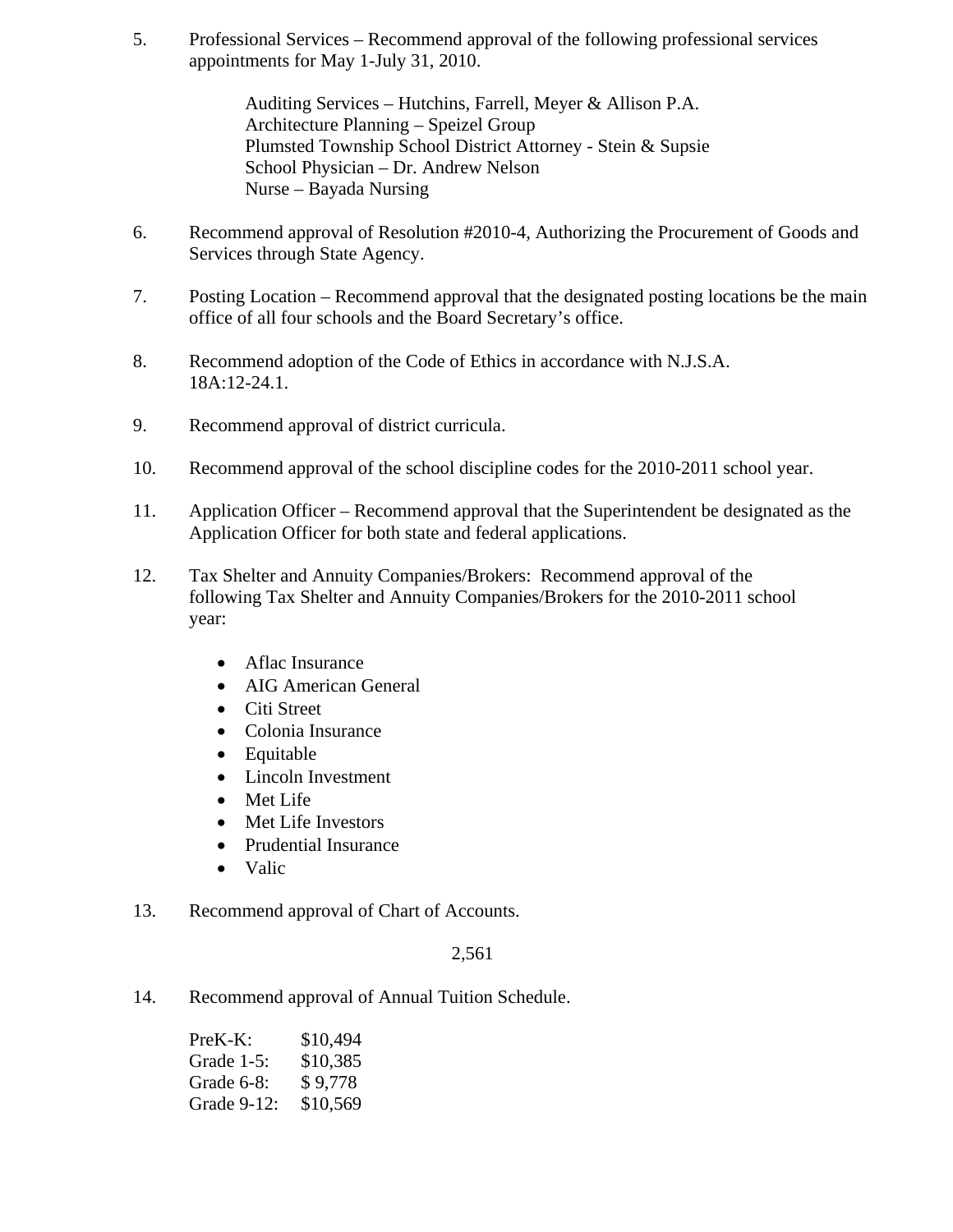- 15. Recommend approval of the following district appointments for the 2010-2011 school year.
	- a. Agency Compliance Officer: Dr. Mark DeMareo
	- b. Affirmative Action Officer: Toni Ferry
	- c. 504 Committee Officer: Andrea Caldes
	- d. Substance Awareness Coordinator: Jacqueline Duca
	- e. Asbestos Management Officer: Thomas Buffa
	- f. Health and Safety Designee: Thomas Buffa
	- g. Indoor Air Quality Designee: Thomas Buffa
	- h. Integrated Pest Management Coordinator: Thomas Buffa
	- i. Right to Know Officer: Thomas Buffa
	- j. Chemical Hygiene Officer: Thomas Buffa
	- k. District Test Coordinator: Colleen Davidson

Seconded by Mr. Probasco Roll Call

| Yes     | Mr. Hauge, Mr. Probasco,  |
|---------|---------------------------|
|         | Mrs. Soles, Mr. Miller    |
| No.     | None                      |
| Absent  | Mr. Buckalew              |
| Abstain | Mr. Marinari, Mr. Midgett |

Mrs. Soles made a motion to table the following:

16. Appointments – The President will make the following committee appointments for standing committees:

 Committees Personnel – Facilities and Transportation – Finance and Budget – Policy and Legislation – Curriculum – Negotiations –

**Liaisons**  Township Committee – NJ School Boards Association

#### 2,562

- $\bullet$  Delegate –
- Alternate –

Ocean County School Boards Association

- $\bullet$  Delegate –
- Alternate –

Parent/Teacher Organization – Recreation Committee –

Seconded by Mr. Midgett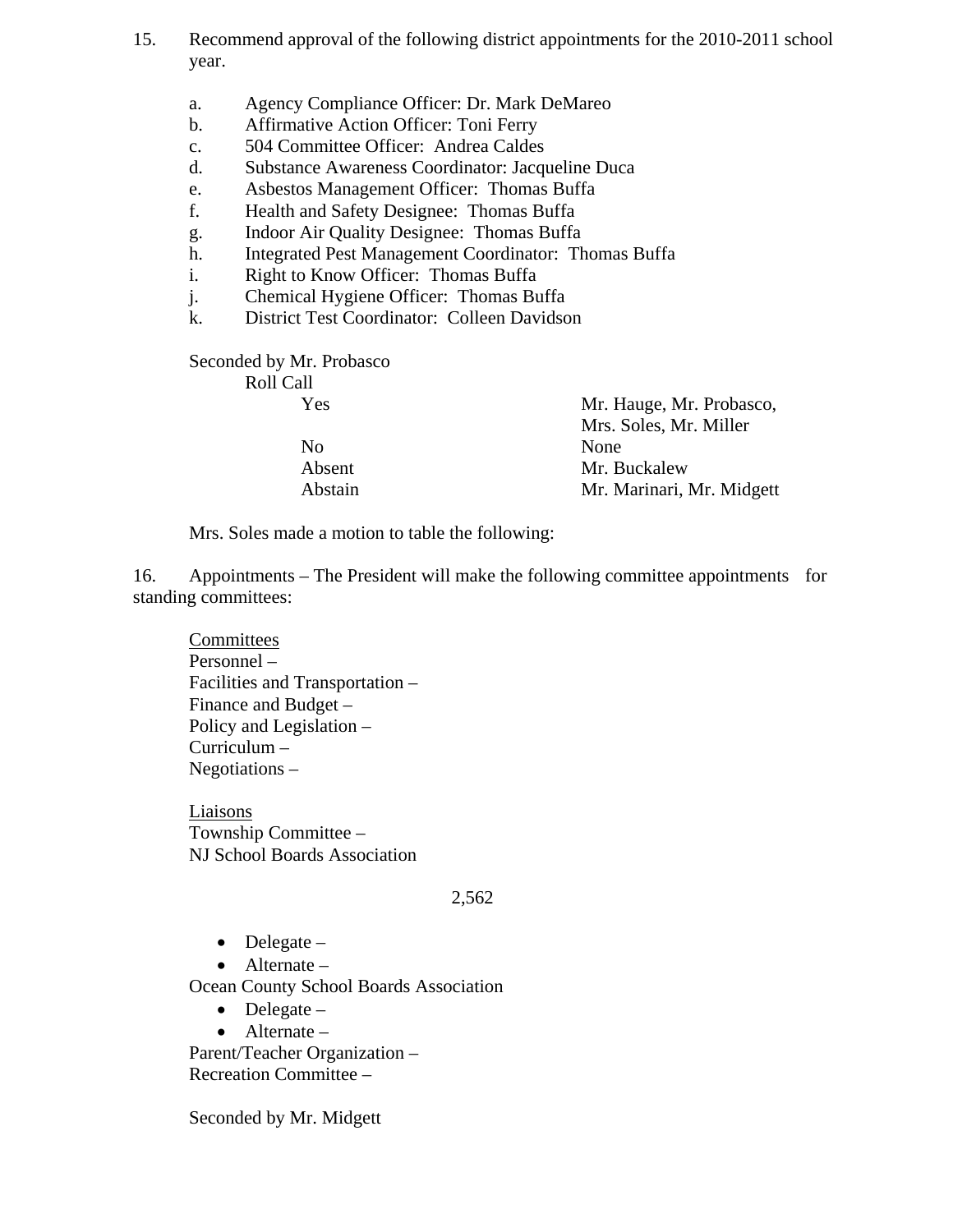Roll Call

 Yes Mrs. Soles, Mr. Midgett, Mr. Marinari, Mr. Hauge, Mr. Probasco, Mr. Miller No None Absent Mr. Buckalew

Mr. Probasco made a motion to approve the following:

- 17. Recommend approval of Frank Gripp as Custodian of School Records
- 18. Recommend approval of Thomas Buffa as AHERA Coordinator
- 19. Recommend approval of Parliamentary Procedures
- 20. Recommend approval of the Doctrine of Necessity
- 21. Recommend approval of the District Purchasing Manual

Seconded by Mr. Hauge Roll Call Yes Mr. Probasco, Mr. Hauge,

 Mr. Marinari, Mr. Midgett, Mrs. Soles, Mr. Miller No None Absent Mr. Buckalew

#### VI. APPROVAL OF AGENDA

Mr. Probasco made a motion to approve the reorganization meeting agenda for May 5, 2010. Seconded by Mrs. Soles

Roll Call

No None

 Yes Mr. Probasco, Mrs. Soles, Mr. Midgett, Mr. Hauge, Mr. Miller Absent Mr. Buckalew Abstain Mr. Marinari

2,563

#### VII. APPROVAL OF MINUTES

Mr. Hauge made a motion to approve the following:

A. The minutes are presented for necessary correction and approval for the Workshop meeting on February 17, 2010. Mr. Hauge made a motion to approve the workshop meeting agenda for March 17, 2010. Seconded by Mr. Probasco Roll Call

 Yes Mr. Hauge, Mr. Probasco, Mrs. Soles, Mr. Miller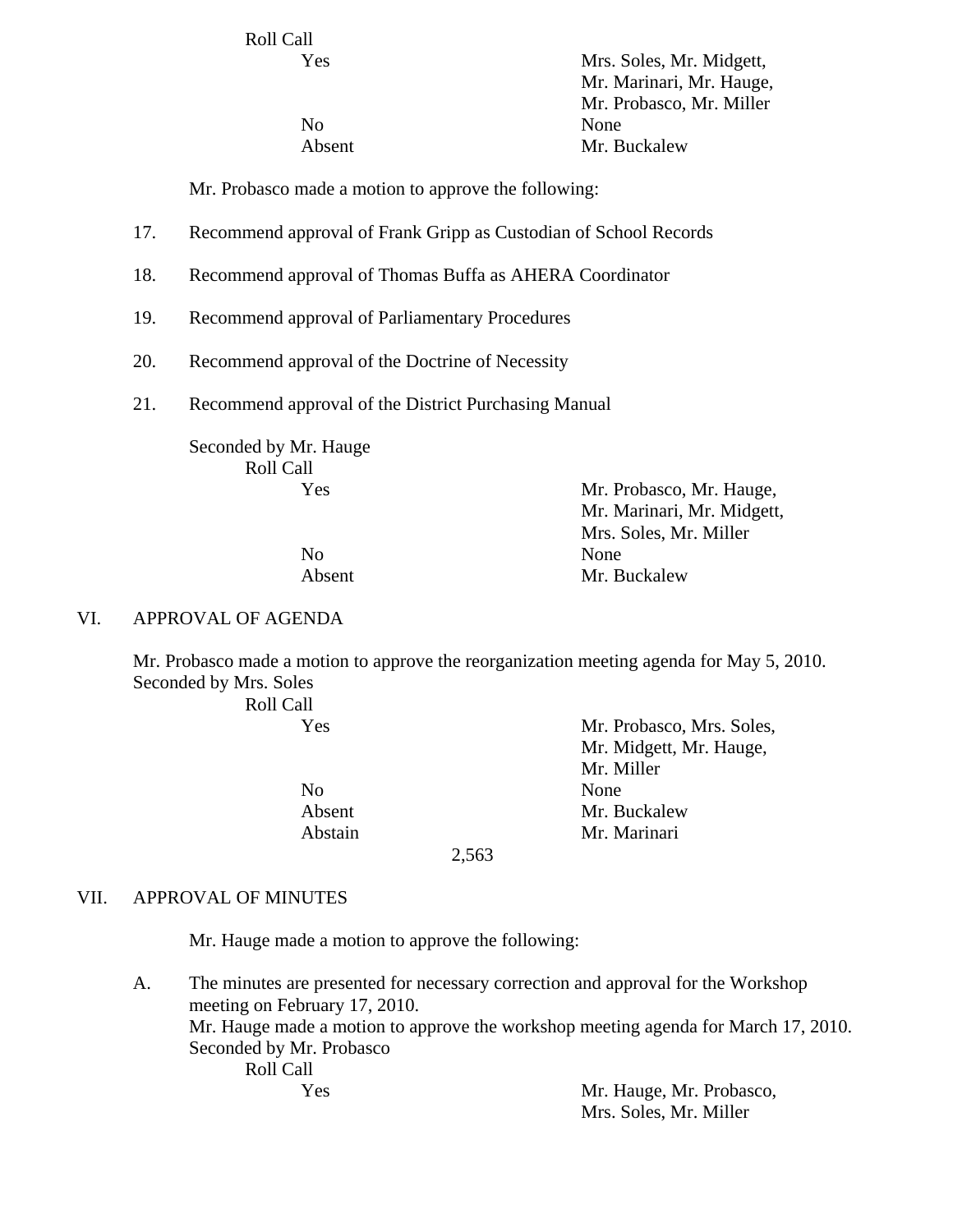| N <sub>0</sub> | None                      |
|----------------|---------------------------|
| Absent         | Mr. Buckalew              |
| Abstain        | Mr. Marinari, Mr. Midgett |

Mr. Probasco made a motion to approve the following:

B. The minutes are presented for necessary correction and approval for the Special meeting on February 22, 2010. Seconded by Mrs. Soles Roll Call

| ROIL CAIL |                            |
|-----------|----------------------------|
| Yes       | Mr. Probasco, Mrs. Soles,  |
|           | Mr. Miller                 |
| No        | None                       |
| Absent    | Mr. Buckalew               |
| Abstain   | Mr. Marinari, Mr. Midgett, |
|           | Mr. Hauge                  |

Mr. Probasco made a motion to approve the following:

C. The minutes are presented for necessary correction and approval for the Regular meeting on February 24, 2010.

Seconded by Mr. Hauge

Roll Call

| Yes            | Mr. Probasco, Mr. Hauge,  |
|----------------|---------------------------|
|                | Mrs. Soles, Mr. Miller    |
| N <sub>0</sub> | None                      |
| Absent         | Mr. Buckalew              |
| Abstain        | Mr. Marinari, Mr. Midgett |

Mr. Hauge made a motion to approve the following:

D. The minutes are presented for necessary correction and approval for the Special meeting on March 4, 2010.

2,564

Seconded by Mr. Probasco Roll Call

No None

 Yes Mr. Hauge, Mr. Probasco, Mrs. Soles, Mr. Miller, Absent Mr. Buckalew Abstain Mr. Marinari, Mr. Midgett

Mr. Hauge made a motion to approve the following:

E. The minutes are presented for necessary correction and approval for the Special meeting on March 15, 2010. Seconded by Mrs. Soles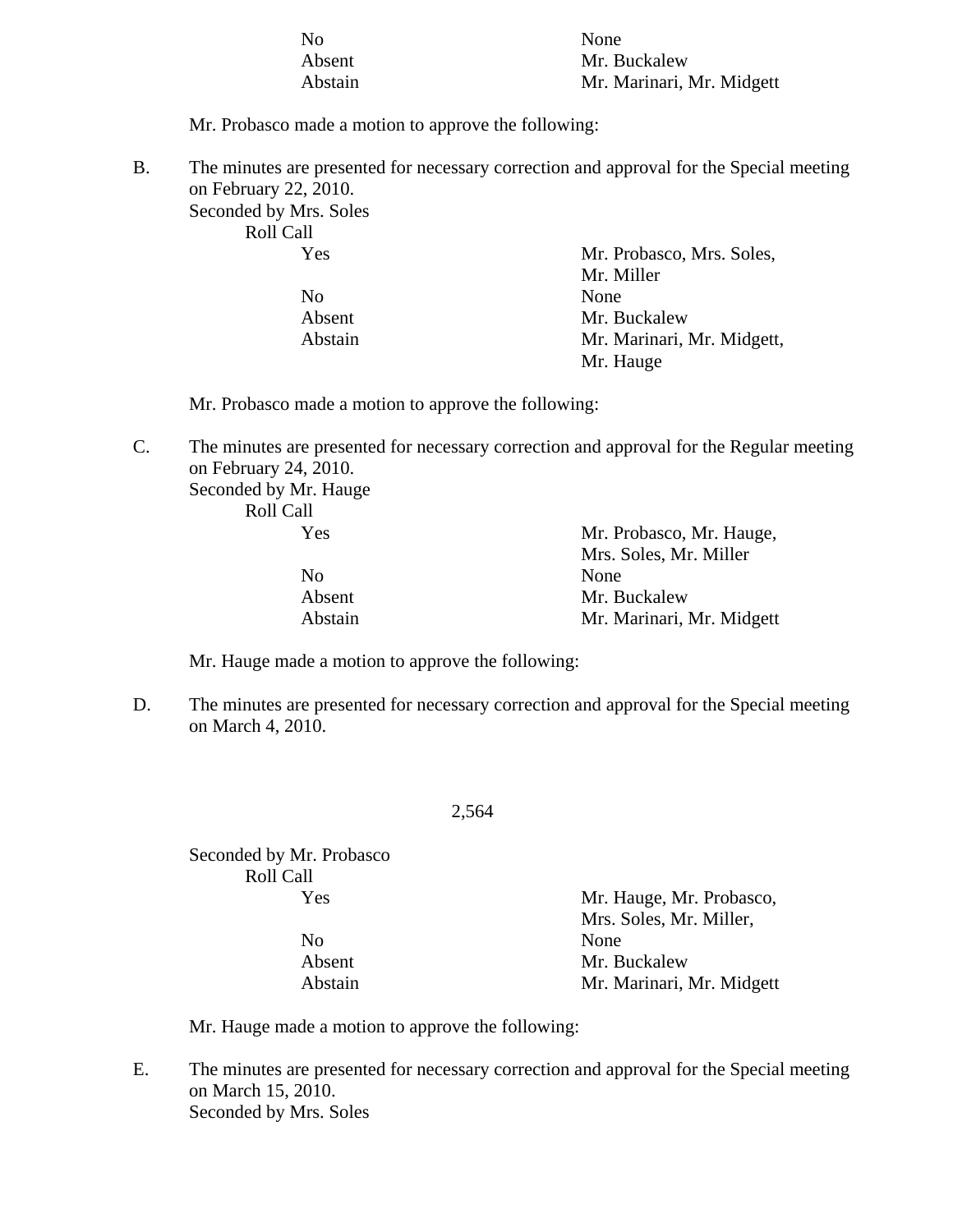Roll Call

No None

 Yes Mr. Hauge, Mrs. Soles, Mr. Probasco, Mr. Miller Absent Mr. Buckalew Abstain Mr. Marinari, Mr. Midgett

Mrs. Soles made a motion to approve the following:

F. The minutes are presented for necessary correction and approval for the Workshop meeting on March 17, 2010.

Seconded by Mr. Hauge Roll Call

No None

 Yes Mrs. Soles, Mr. Hauge, Mr. Miller Absent Mr. Buckalew Abstain Mr. Marinari, Mr. Midgett, Mr. Probasco

Mr. Probasco made a motion to approve the following:

G. The minutes are presented for necessary correction and approval for the Regular meeting on March 25, 2010.

Seconded by Mrs. Soles Roll Call

 Yes Mr. Probasco, Mrs. Soles, Mr. Hauge, Mr. Miller No None Absent Mr. Buckalew Abstain Mr. Marinari, Mr. Midgett

#### 2,565

Mr. Hauge made a motion to approve the following:

H. The minutes are presented for necessary correction and approval for the Special meeting on March 26, 2010. Seconded by Mr. Probasco Roll Call

Yes Mr. Hauge, Mr. Probasco,

 Mrs. Soles, Mr. Miller No None Absent Mr. Buckalew Abstain Mr. Marinari, Mr. Midgett

#### VIII. DISTRICT HIGHLIGHTS

A. Board Meeting dates: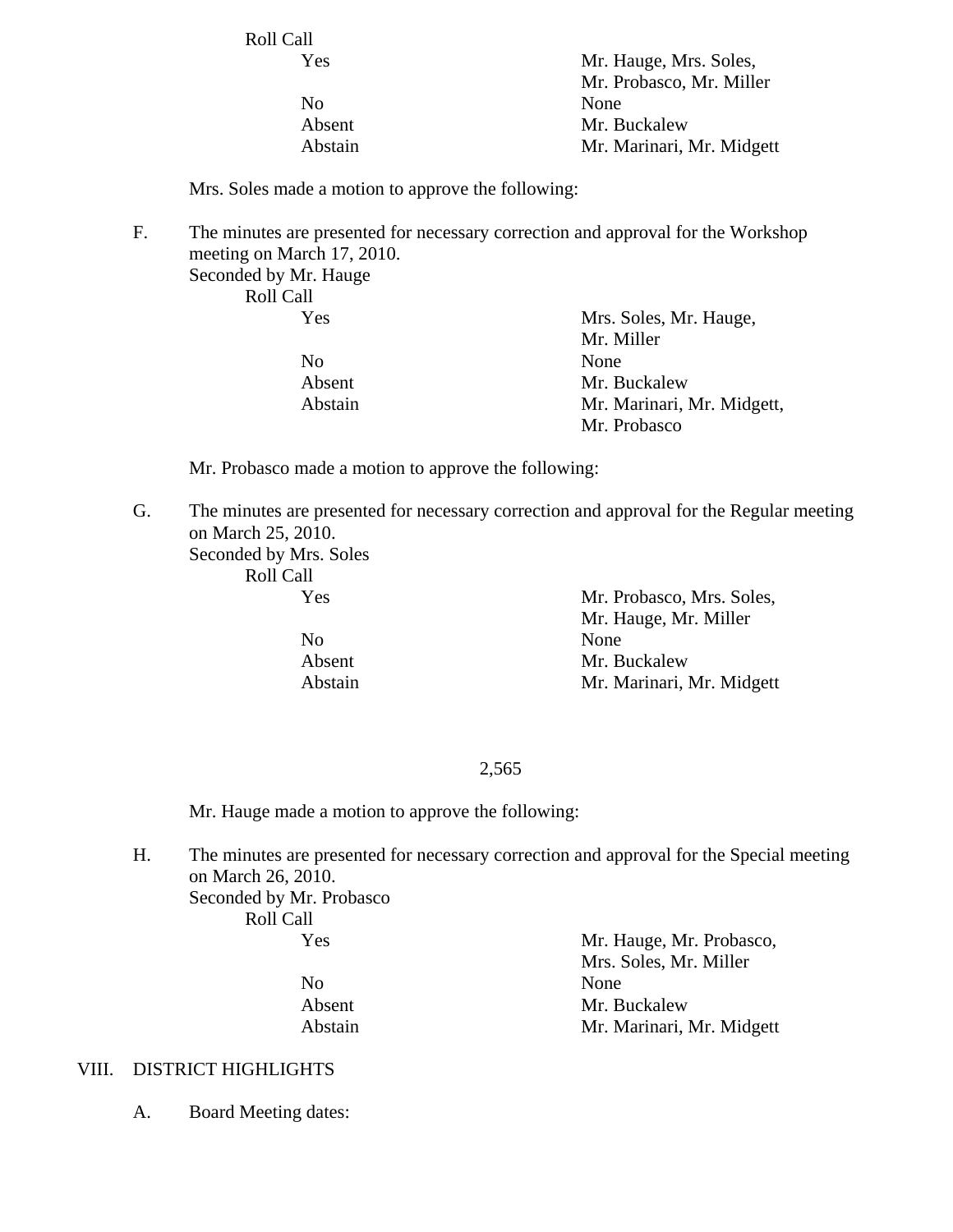The remaining Board of Education meetings will be held:

#### **Workshop meetings** Regular meetings

(Action may or may not be taken)

May 12, 2010 May 26, 2010 June 9, 2010 June 23, 2010 September 8, 2010 July 28, 2010 October 13, 2010 August 25, 2010 January 12, 2011 October 27, 2010 April 13, 2011 January 26, 2011

December 8, 2010 September 22, 2010 February 9, 2011 November 17, 2010 March 16, 2011 **December 22, 2010**  February 23, 2011 March 30, 2011 (Public Hearing on Budget) May 4, 2011 (Reorganization Meeting starts at 7:30 p.m.)

# IX. SUPERINTENDENT COMMENTS

Dr. DeMareo welcomed Mr. Marinari and Mr. Midgett as newly elected Board of Education members.

 Dr. DeMareo stated they will be recognizing the FBLA Competition Award Winners, REBEL T-shirt design Award Winner, Edward J. Bloustein Scholarship Award Winners, and our 4 Teacher of the Year Recipients.

Dr. DeMareo commented on the donation from the estate of Dorothy S. Mount who donated \$41,472.38 to be used for school library purposes.

Dr. DeMareo recognized Mr. Tim Dey for the donation of laptop computers and accessories from the US Department of Agriculture.

#### 2.566

Dr. DeMareo commented on a tuition based half day program for kindergarten.

Dr. DeMareo commented on the creation of a new taskforce entitled "Future Funding Taskforce".

Dr. DeMareo stated he and Mr. Gripp prepared a "Budget Defeat Package" and delivered it to Mayor Dancer and the Township Committee on April 22.

Dr. DeMareo stated there will be a joint meeting on May 13 between the Board of Education and the municipality.

#### X. STUDENT REPRESENTATIVE COMMENTS

Caitlin Francis, student representative, commented on the following:

New Egypt Primary School

• We would like to thank the NEPS-WES PTO for providing the "Sky Dome" for the Primary School students on April  $27<sup>th</sup>$ . The students truly enjoyed this learning experience.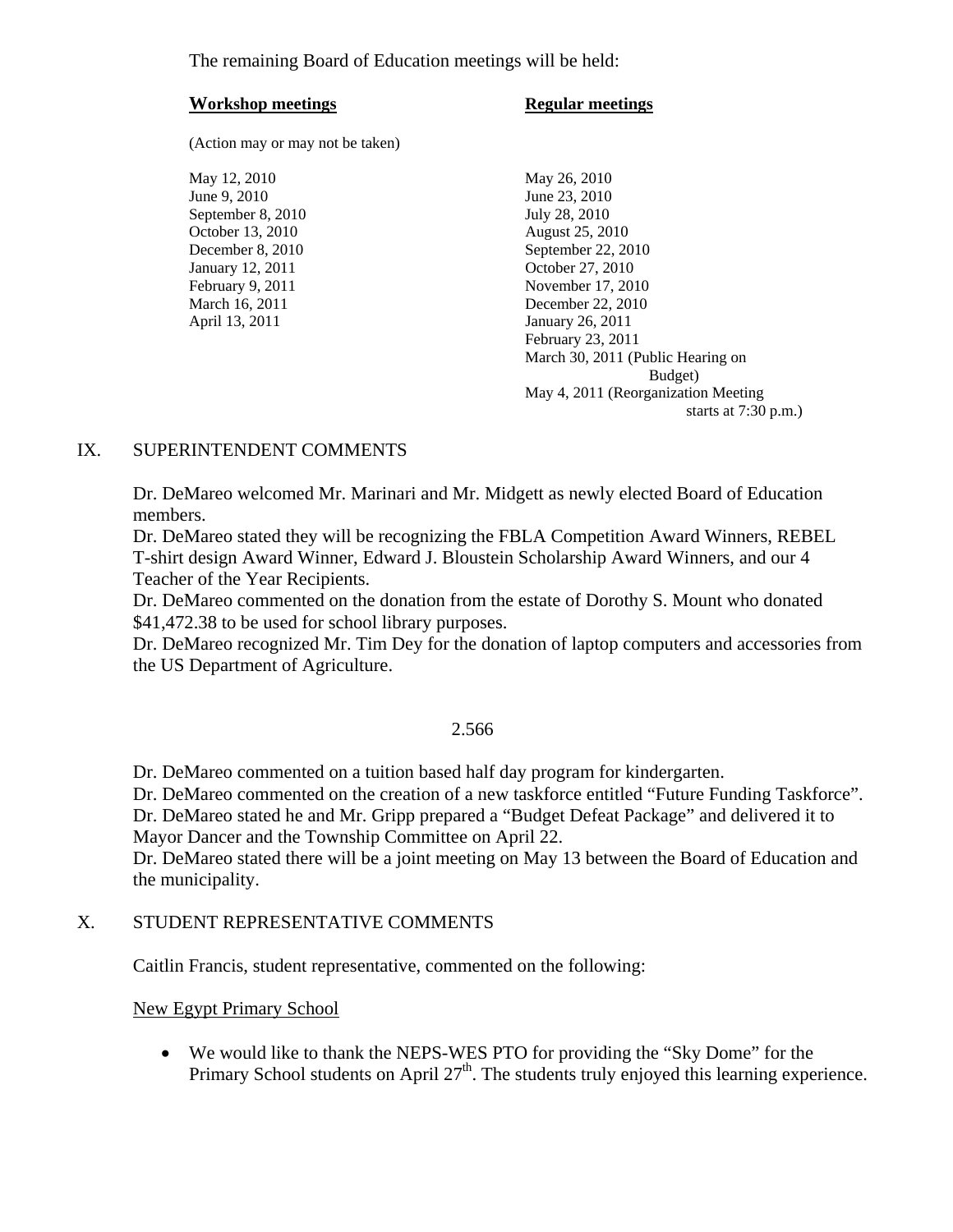- A very special thank you to Herbert & Janet Marinari for their extremely generous donation of flowers for the Primary School's Earth Day project. Each student at the Primary School planted a flower in our new "Kinder-garden".
- Preschool Registration packets for the 2010-2011 school year are available beginning May  $3^{\text{rd}}$ .
- The Preschool classes are hosting a "Mother's Day Tea" for their mommy's on May  $6<sup>th</sup>$ and  $7<sup>th</sup>$ .
- Mrs. Denardo/Ms. Miller's kindergarten class will be hosting "Muffins with Mom" on May  $7<sup>th</sup>$  in honor of Mother's Day.
- Progressing Through Primary Night will be held at the Primary School on May  $11<sup>th</sup>$ . This is an informational session for parents to find out about the learning that is taking place in the Primary School. Teachers, therapists, paraprofessionals and child study team members will be available to answer questions.
- Mrs. White's first grade class has been busy rehearsing for their play entitled "Go Fish". A performance for parents has been scheduled for May  $14<sup>th</sup>$ .
- Mrs. Rita Williams' Young Leonardo program will air on the NJN Classroom Closeup show on May  $10^{th}$  and  $15^{th}$ .
- The annual NEPS Outdoor Day will be held on May  $21^{st}$ .
- Kindergarten Registration for the 2010-2011 school year will be held on May  $25^{th}$ ,  $26^{th}$  &  $27<sup>th</sup>$ .

- Mrs. Roth's first grade class is performing their class play entitled "Anasi & The Moss" Covered Rock" on May  $26<sup>th</sup>$ .
- The Kindergarten classes will be taking a trip to the Discovery Museum in Cherry Hill, NJ on May  $28^{\text{th}}$ .
- Mrs. Carey's first grade class will be performing their class play entitled "The Three Piggy Opera" on May  $28<sup>th</sup>$ .
- The NEPS Guidance Counselor, Ms. Smith, has been teaching the students about the virtue of TOLERANCE. The students have been involved in making a Tolerance quilt. Each student is designing a quilting square showing ways to be tolerant of one another. The completed project will be proudly displayed in the NEPS foyer.
- Congratulations to Mrs. Carey for being awarded a \$1,000 grant from the Teacher's Insurance Plan of NJ. With these funds and the hard work of the NEPS staff, the Primary School held their official ribbon-cutting ceremony for the opening of their book room along with a school a apple juice and strawberry toast to the book room's success.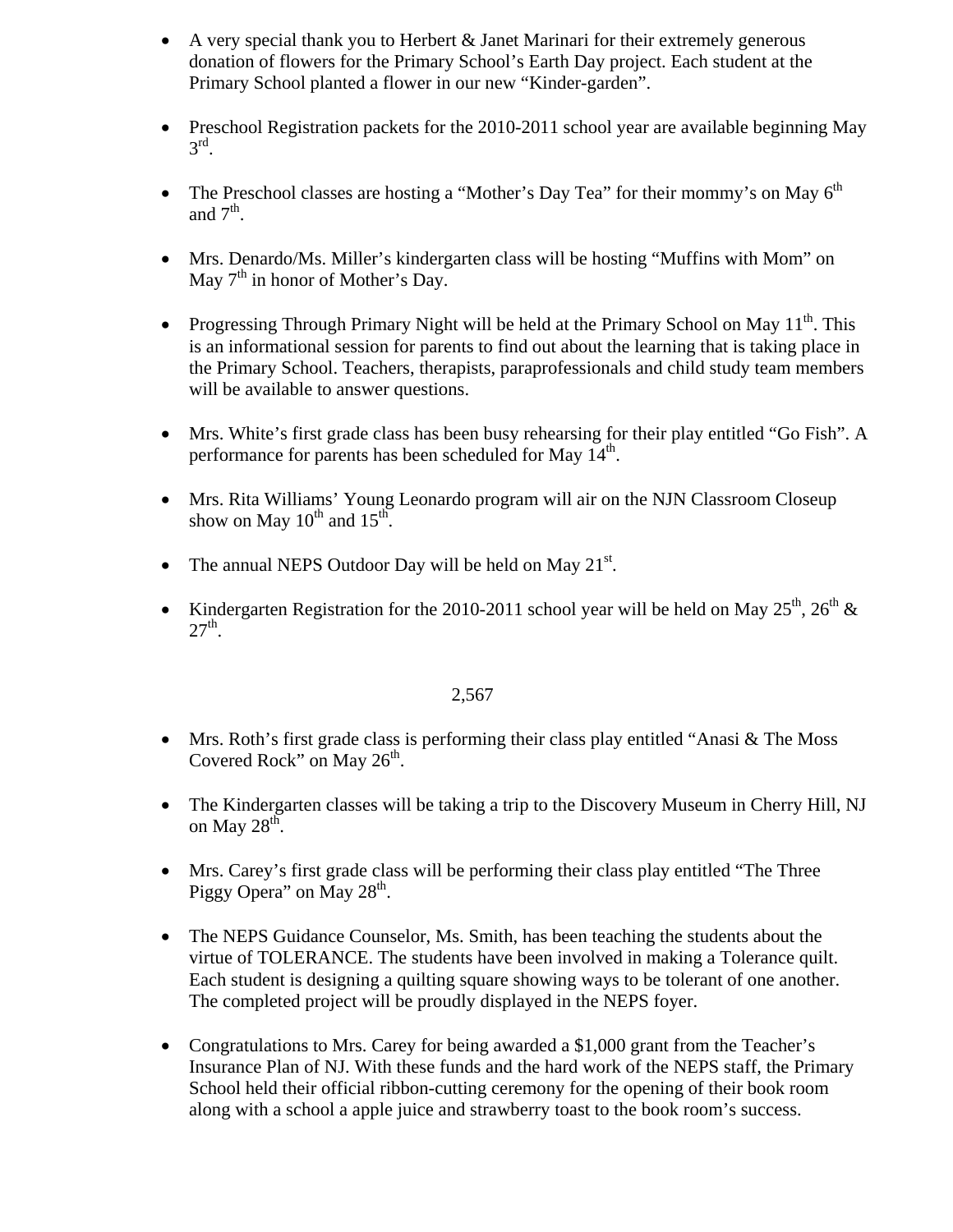- Mrs. Skowronski's first grade class will be performing their play entitled, "Little Red Hen" for their families on June  $2<sup>nd</sup>$ .
- The first grade classes will be taking a class trip to Storybook Land in Egg Harbor, NJ on June  $3<sup>rd</sup>$ .
- Mrs. Brown's Enrichment class is hosting a Hero Breakfast and Invention Convention for parents on June  $4<sup>th</sup>$ . The students have been studying biographies and will share their personal biography in the form of a timeline, quilt, scrape book, skit or song. Mrs. Brown will also be showcasing her student's creative inventions which were completed after a unit of study on famous inventors.
- On June  $8<sup>th</sup>$  the first grade classes will be visiting the Dr. Gerald H. Woehr Elementary School for their orientation to second grade.
- There will be a ribbon-cutting ceremony on June  $10<sup>th</sup>$  for the official opening of our beautiful "Kinder-garden". Thank you to Linda Howard for all of her dedication to this project.
- Mrs. VanArsdale & Ms. McCrone's kindergarten classes will be performing their end-ofthe-year show on June  $9<sup>th</sup>$ .
- The NEPS/WES PTO Ice Cream Social will be held at the Elementary School on June  $11^{th}$ .

- Ms. Navarrette's class performance entitled, "The Rumpus in the Rainforest" will be held on June  $11^{\text{th}}$ .
- Ms. Marsh and Mrs. Sipos' first grade class is hosting an Author's Tea –Writer's Celebration for parents on June  $15^{th}$  &  $16^{th}$ .
- Mrs. Howard & Mrs. Rodriguez' classes will be performing their class presentation entitled "I Like School" for their families on June  $16<sup>th</sup>$ .
- On June  $17<sup>th</sup>$ , Mrs. Chaney, Mrs. Green, Mrs. Denardo and Ms. Miller's kindergarten classes will perform their end-of-the-year show entitled, "Our Kindergarten Day".
- Mrs. Vogel's class will be hosting their "Bird Presentation" for parents and families on June  $18^{\text{th}}$ .
- The Plumsted Branch of the Ocean County Library will be sharing their summer reading program with the Primary School students during an assembly on June  $21<sup>st</sup>$ .
- A "Kindergarten Picnic" has been scheduled on June  $24<sup>th</sup>$  for the kindergarten students in celebration of the end of the 2009-2010 school year.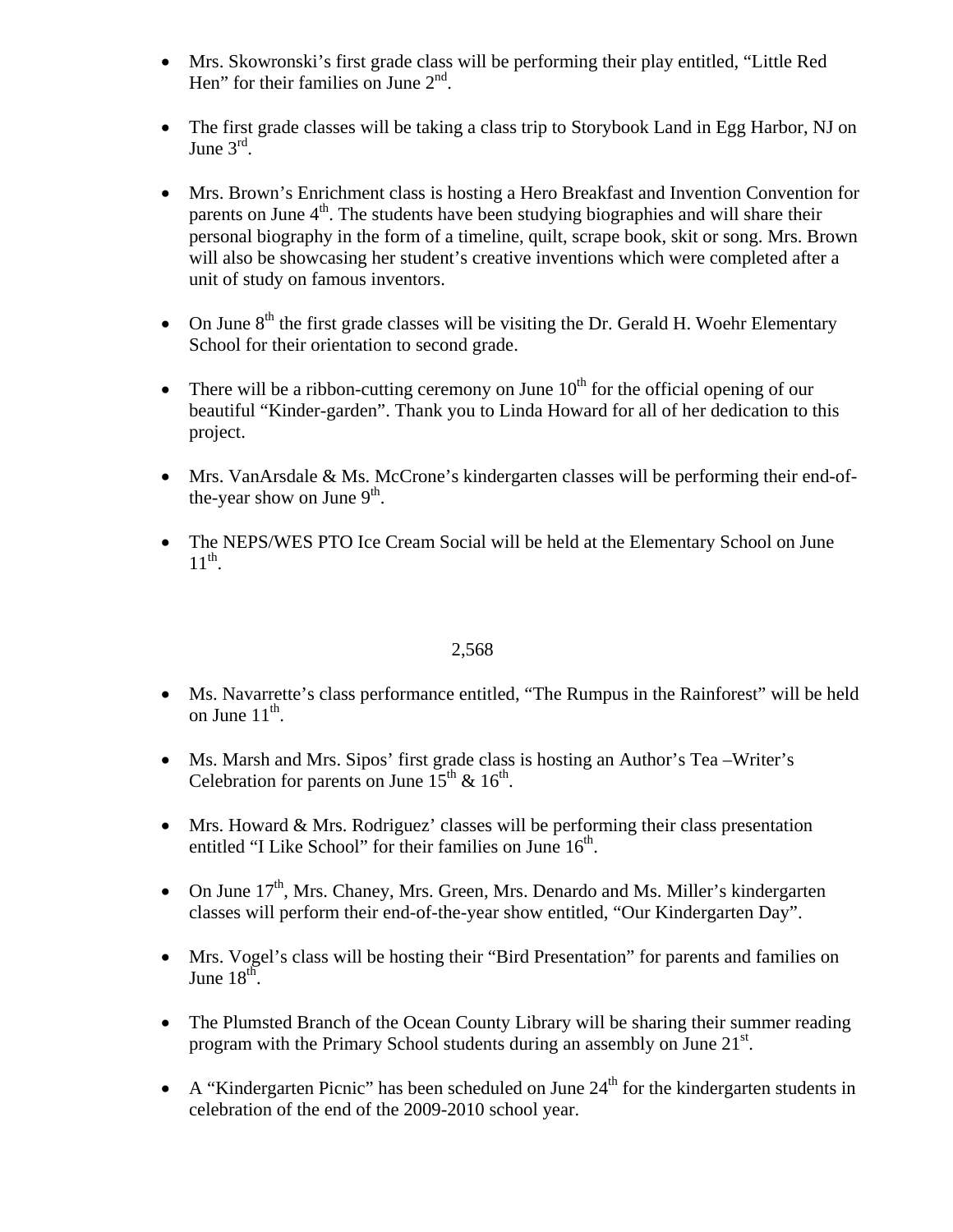The first grade classes will be hosting a "Movie Day" on June  $25<sup>th</sup>$  in celebration of the last day of school and to commemorate their learning experiences at the New Egypt Primary School.

# Dr. Gerald H. Woehr Elementary School

- The week of May  $3^{rd}$  the fifth grade students will be taking the NJ ASK testing.
- The week of May  $10<sup>th</sup>$  the third and fourth grade students will be taking the NJ ASK Testing
- May 21, 2010 Second grade is going to the Philadelphia Zoo
- May 25, 2010 Olympics for  $5<sup>th</sup>$  grade in the a.m. and  $3<sup>rd</sup>$  grade in the p.m.
- May 26, 2010 Olympics for  $4<sup>th</sup>$  grade in the a.m. and  $2<sup>nd</sup>$  grade in the p.m.
- May 28, 2010 Students will be having an Olympics Assembly receiving their ribbons.
- June  $2<sup>nd</sup>$  the special education students will be going to Island Beach State Park Environmental Trip
- June  $7<sup>th</sup>$  three of the 4<sup>th</sup> grade classes are going to the NJ Agricultural Center in North Brunswick

## 2,569

- June  $8<sup>th</sup>$  three of the  $4<sup>th</sup>$  grade classes are going to the NJ Agricultural Center in North Brunswick
- June  $8<sup>th</sup>$  the first graders will be visiting the second grade classrooms.
- June  $11<sup>th</sup>$  is "Woehr the Animals Are Day"
- June  $11<sup>th</sup>$  7:00 p.m.-9:00 p.m. is the PTO Ice Cream Social
- June  $24<sup>th</sup>$  fourth grade will be having their Sock Hop from 9:00 a.m. 11:30 a.m.
- June  $25<sup>th</sup>$  is the last day for students.

# New Egypt Middle School

- April 26, 2010  $6<sup>th</sup>$  Gd. Marsville
- May 10, 2010  $7<sup>th</sup>$  Gd. Theater Trip (All)
- May 13, 2010 Student Council Great Adventure
- May 18, 2010  $8<sup>th</sup>$  Gd. Mini Model Congress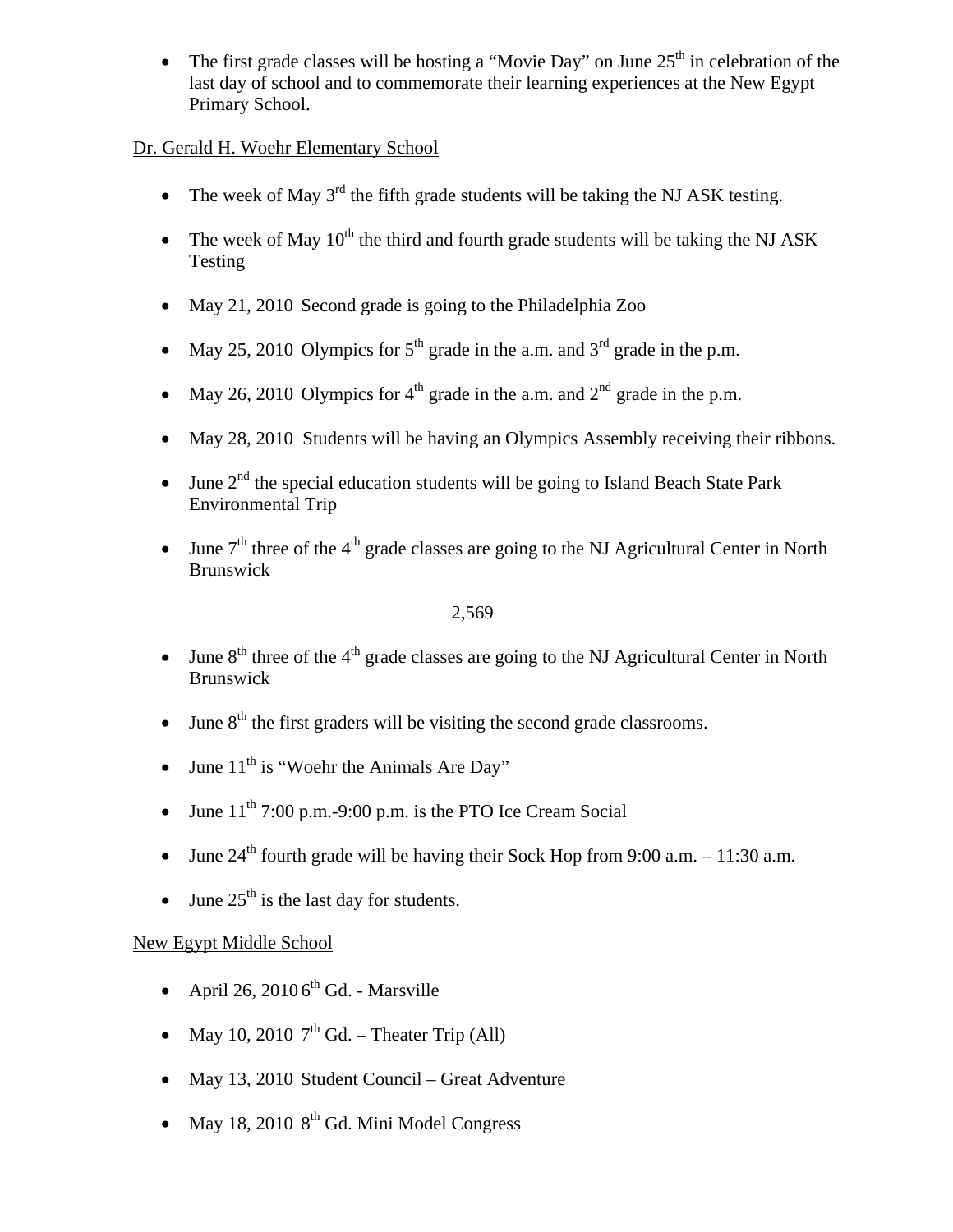- May 20, 2010 Spec. Ed. Trip Washington Crossing State Park
- May 21, 2010 NEMS Dance
- May 27, 2010 "Night of the Arts"-NEMS

# New Egypt High School

- May 20 National Honor Society Induction (7:00 PM Auditorium)
- May  $22 23$  "Relay for Life" (NEHS)
- May 31 No School (Memorial Day)
- XI PUBLIC COMMENT ON AGENDA ITEMS none
- XII. PRESENTATION/AWARDS
- A. FBLA Competition Award Winners presented by Ann Marie Bette, Advisor
	- Erica Dey Senior
	- Joe LoRicco Junior

- B. REBEL T-Shirt Design Award Winner presented by Lauren McClellan, Advisor
	- Alex Hampson
- C. Edward J. Bloustein Scholarship Award Winners presented by Tom Farrell, High School Principal
	- Erica Dey
	- Michele Dey
	- Ryan Gilbert
	- J.J. Levanduski
	- Jack Levorse
	- Steven Lyle
	- Stephanie Potter
- D. Teachers of the Year presented by Toni Ferry, Primary School Principal, Robert Burkhardt, Elementary School Principal, Andrea Caldes, Middle School Principal and Tom Farrell, High School Principal
	- Ginger White New Egypt Primary School
	- Jeff Pierro Dr. Gerald H. Woehr Elementary School
	- Jean Petersen New Egypt Middle School
	- AnnMarie Bette New Egypt High School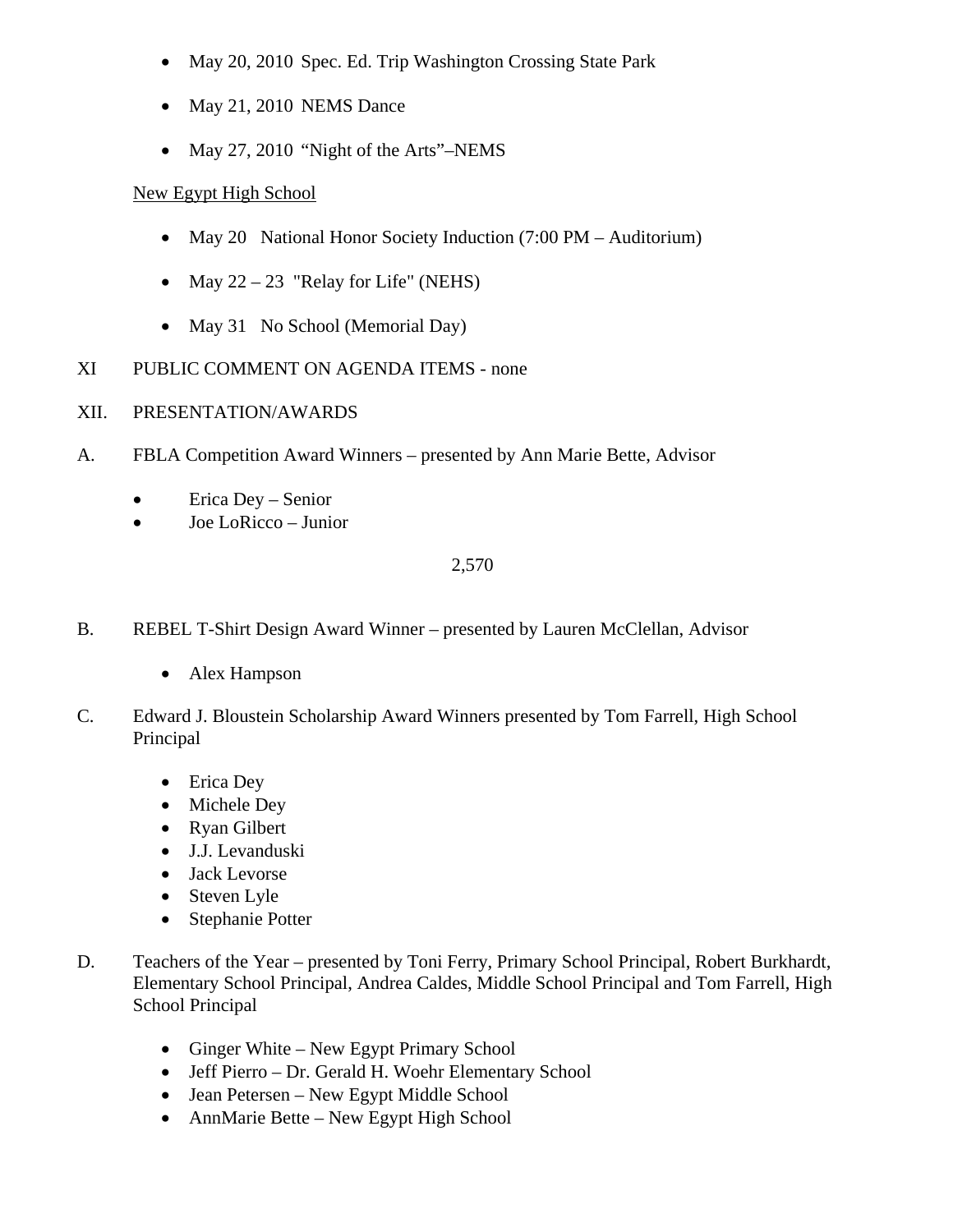## XIII. CORRESPONDENCE

# XIV. SUPERINTENDENT'S AGENDA

A. Finance Motions

Mr. Hauge made a motion to approve the following:

- 1. Recommend approval of all bills and claims for April, which have been examined by the Finance Committee prior to this meeting and are presented for approval.
- 2. Recommend approval of all bills and claims for March, which required hand written checks after the March bills and claims list was approved, which have been examined by the Finance Committee and are presented for approval.
- 3. Recommend approval of all bills and claims for April, which required hand written check prior to the April bills and claims list being approved, which have been examined by the Finance Committee and are presented for approval.
- 4. Recommend ratification of the transferring of funds as attached.

- 5. Recommend approval of the Board Secretary's Report for the period ending March 31, 2010 and the Treasurer of School Monies Report for the period ending March 31, 2010.
- 6. Recommend approval that Pursuant to N.J.A.C.  $6A:23 2.12(c)3$ , the Business Administrator/Board Secretary, certifies that as of March 31, 2010, no budgetary line item account has obligations and payments (contracted orders) which in total exceed the amount appropriated by the District Board of Education pursuant to N.J.S.A. 18A:22-8, that the District financial accounts have been reconciled and are in balance.
- 7. Recommend approval that the Plumsted Township Board of Education, pursuant to N.J.A.C. 6A:23-2.12(c)4 certifies that as of March 31, 2010, after review of the Secretary's monthly financial report (appropriations section) and upon consultation with the Business Administrator/Board Secretary and other appropriate district officials, that to the best of their knowledge no major account or fund has been over expended in violation of N.J.A.C. 6A:23- 2.12(c)4 I-VI and that sufficient funds are available to meet the district's financial obligations for the remainder of the fiscal year.
- 8. Recommend approval of a grant application for Ocean First Foundation "2010 Go Green School Grant" in the amount of \$2,500.00.
- 9. Recommend ratification of approval for a grant application for Target "Arts & Culture in Schools Grant" in the amount of \$2,000.00.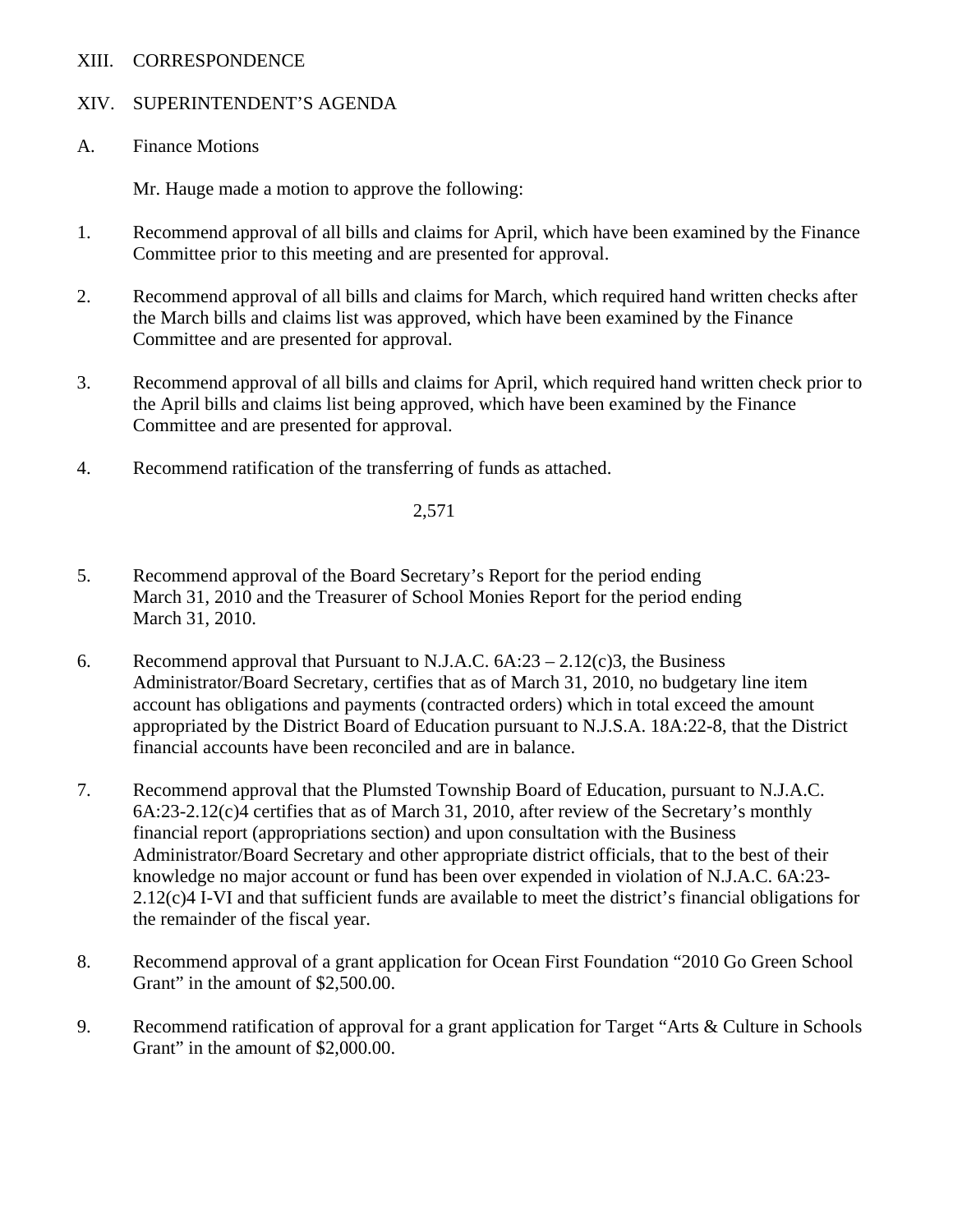- 10. Recommend approval for the Business Administrator/Board Secretary to develop and advertise bid specifications for heating, ventilation and air conditioning services for the 2010-2011 school year.
- 11. Recommend approval for the Business Administrator/Board Secretary to develop and advertise bid specifications for plumbing services for the 2010-2011 school year.
- 12. Recommend approval for the Business Administrator/Board Secretary to develop and advertise bid specifications for electrical services for the 2010-2011 school year.
- 13. Recommend approval of Resolution No. 2010-5, Determining the Form and Other Details of not to exceed \$7,000,000.00 Principal Amount of Refunding School Bonds of the Board of Education of the Township of Plumsted in the County of Ocean, New Jersey and Providing for the Sale and the Delivery of Such Bonds.
- 14. Recommend approval of Resolution No. 2010-6, Member participation in a Cooperative Pricing Agreement.

Seconded by Mr. Probasco

Mr. Hauge asked Mr. Gripp to explain agenda item A13.

Mr. Gripp explained the bond refunding of the 2002 referendum.

Mr. Miller asked for an explanation of agenda item A14.

Mr. Gripp explained the participation of pricing cooperative and taking advantage of discount rates.

Mr.Hauge thanked the teachers for putting in for grants.

| Roll Call      |                          |
|----------------|--------------------------|
| Yes            | Mr. Hauge, Mr. Probasco, |
|                | Mr. Midgett, Mrs. Soles, |
|                | Mr. Miller               |
| N <sub>0</sub> | None                     |
| Absent         | Mr. Buckalew             |
| Abstain        | Mr. Marinari             |

B. Personnel Motions

Mrs. Soles made a motion to approve the following:

1. Recommend approval of the following substitute teachers/paraprofessionals for the remainder of the 2009-2010 school year at the rate of \$80.00/\$60.00 per day respectively, pending successful completion of the application process established by the Superintendent of Schools and criminal history clearance is obtained through the State of New Jersey in accordance with law:

 Kyle Emery Charlene Forgione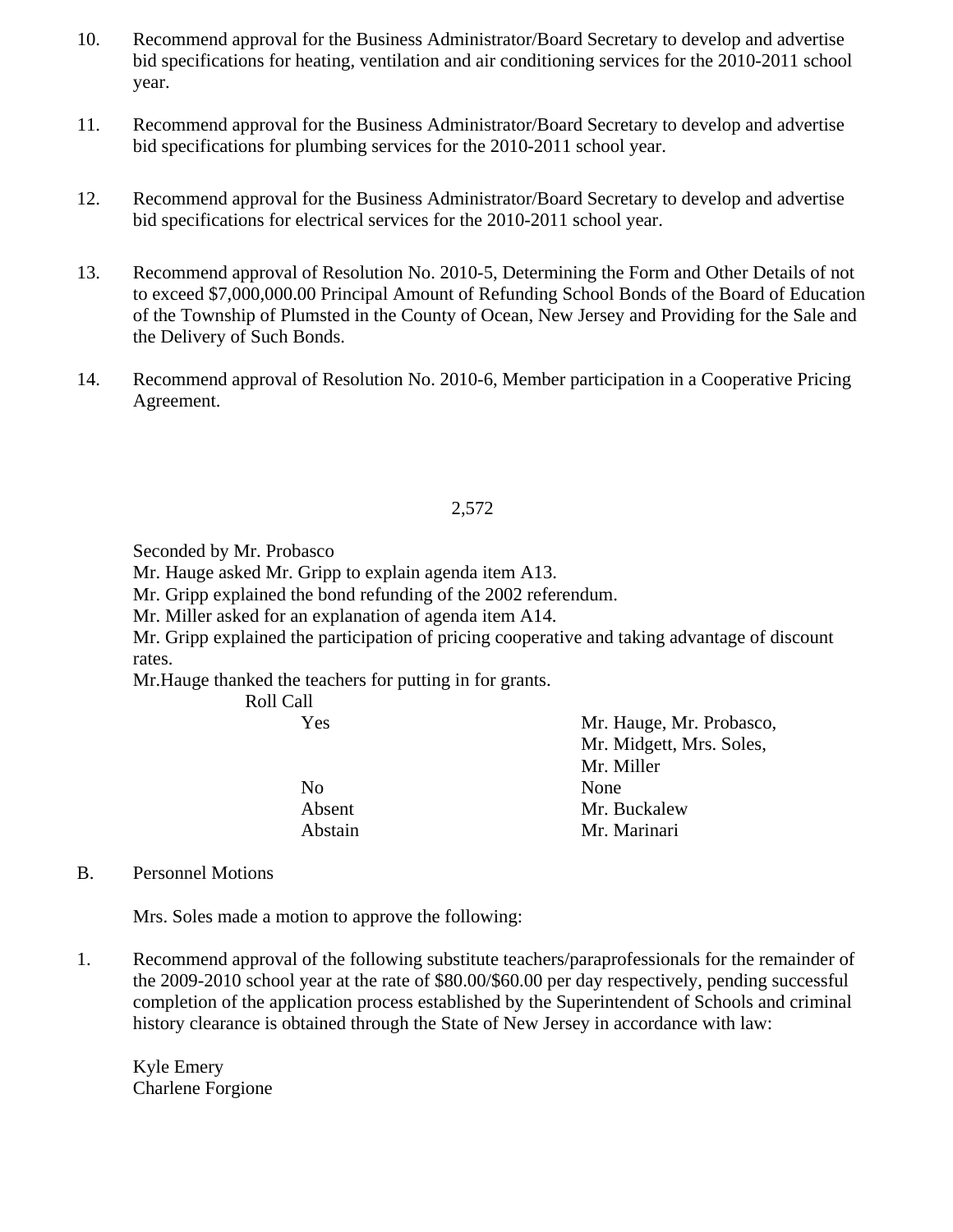- 2. Recommend ratification of approval for an unpaid leave of absence extension for Katina George from May 3, 2010 - May 31, 2010.
- 3. Recommend ratification of approval to extend Joy Kubilewicz to fill the leave of absence of Katina George from May 3, 2010 - May 31, 2010.
- 4. Recommend ratification of approval to extend the employment of Jennifer Elko to fill vacancy of Joy Kubilewicz at the New Egypt Middle School through May 31, 2010.
- 5. Recommend ratification of approval to extend the employment of Shannon Cranmer to fill the vacancy of Jennifer Elko in the New Egypt Middle School Media Center through May 31, 2010.
- 6. Recommend acceptance of the resignation of Laura Puro, New Egypt Middle School Special Education Teacher effective June 30, 2010, with regrets.
- 7. Recommend approval of a tuition reimbursement for Christine Marsh to take a summer course at Walden University entitled "Multicultural Counseling" for 3 credits and be reimbursed at a per credit amount of \$225.00 per credit pending receipt of a grade of "B" or better, proof of payment and the availability of funds.

- 8. Recommend approval of a tuition reimbursement for Christine Marsh to take a summer course at Kean University entitled "Internship in Counseling II" for 3 credits and be reimbursed at a per credit amount of \$225.00 per credit pending receipt of a grade of "B" or better, proof of payment and the availability of funds.
- 9. Recommend approval of a tuition reimbursement for Susie Skowronski to take a summer course at The College of NJ entitled "Intro to Research" for 3 credits and be reimbursed at a per credit amount of \$225.00 per credit pending receipt of a grade of "B" or better, proof of payment and the availability of funds.
- 10. Recommend ratification of approval for Justin Wilkins and Craig Conk as volunteer high school assistant baseball coaches for the 2010-2011 spring season.
- 11. Recommend ratification of approval of a Disability Leave of Absence for Shana Crinnian, Language Arts teacher at the New Egypt Middle School effective April 5, 2010 - June 30, 2010 utilizing 60 sick days.
- 12. Recommend ratification of approval of Danielle Silverglade as a leave replacement for Shana Crinnian, Middle School Language Arts teacher through June 30, 2010 at a salary equal to BA Step 1 (\$47,536.00) on the teacher's salary guide with no benefits pending successful completion of the application process established by the Superintendent of Schools and criminal history clearance is obtained through the State of New Jersey in accordance with law.
- 13. Recommend ratification of the acceptance of the resignation of George Konop as the middle school Boys Lacrosse assistant coach, with regrets, effective April 12, 2010.

.

14. Recommend approval and ratification of a revised Maternity/Disability leave of absence for Wendi Weber-Sheridan to begin April 19, 2010 rather than April 26, 2010.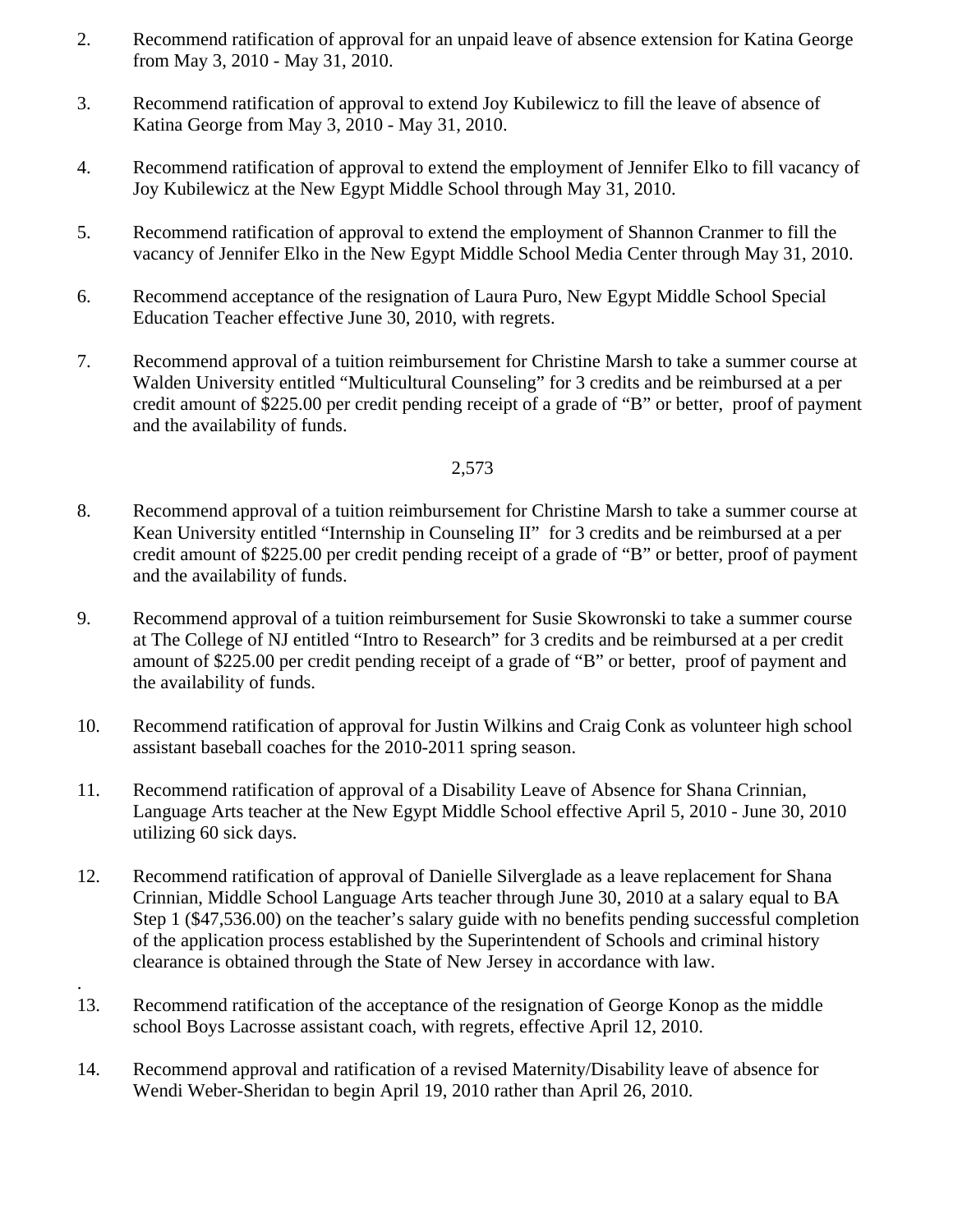15. Recommend ratification of approval of an Intermittent Family Leave for Clara Rose, Accounts Payable employee from Monday, May 3, 2010 - September 9, 2010. Seconded by Mr. Probasco

 Roll Call Yes Mrs. Soles, Mr. Probasco, Mr. Midgett, Mr. Hauge, Mr. Miller No None Absent Mr. Buckalew Abstain Mr. Marinari

C. Policy

Mrs. Soles made a motion to approve the following:

1. Recommend approval on second reading of Board Policy 5112, Entrance Age.

2,574

Seconded by Mr. Probasco Roll Call

No None

 Yes Mrs. Soles, Mr. Probasco, Mr. Midgett, Mr. Hauge, Mr. Miller Absent Mr. Buckalew Abstain Mr. Marinari

D. Professional Development/Travel Reimbursements

Mrs. Soles made a motion to approve the following:

1. Recommend approval of staff members to attend professional development workshops/conferences. Seconded by Mr. Hauge Roll Call

 Yes Mrs. Soles, Mr. Hauge, Mr. Midgett, Mr. Probasco, Mr. Miller No None Absent Mr. Buckalew Abstain Mr. Marinari

#### E. Other Motions

Mr. Hauge made a motion to approve the following:

1. Recommend approval for Karen O'Brien, Occupational Therapist to take part in a re-norming process for an assessment titled, Quick Neurological Screening Test distributed by Academic Therapy Publications.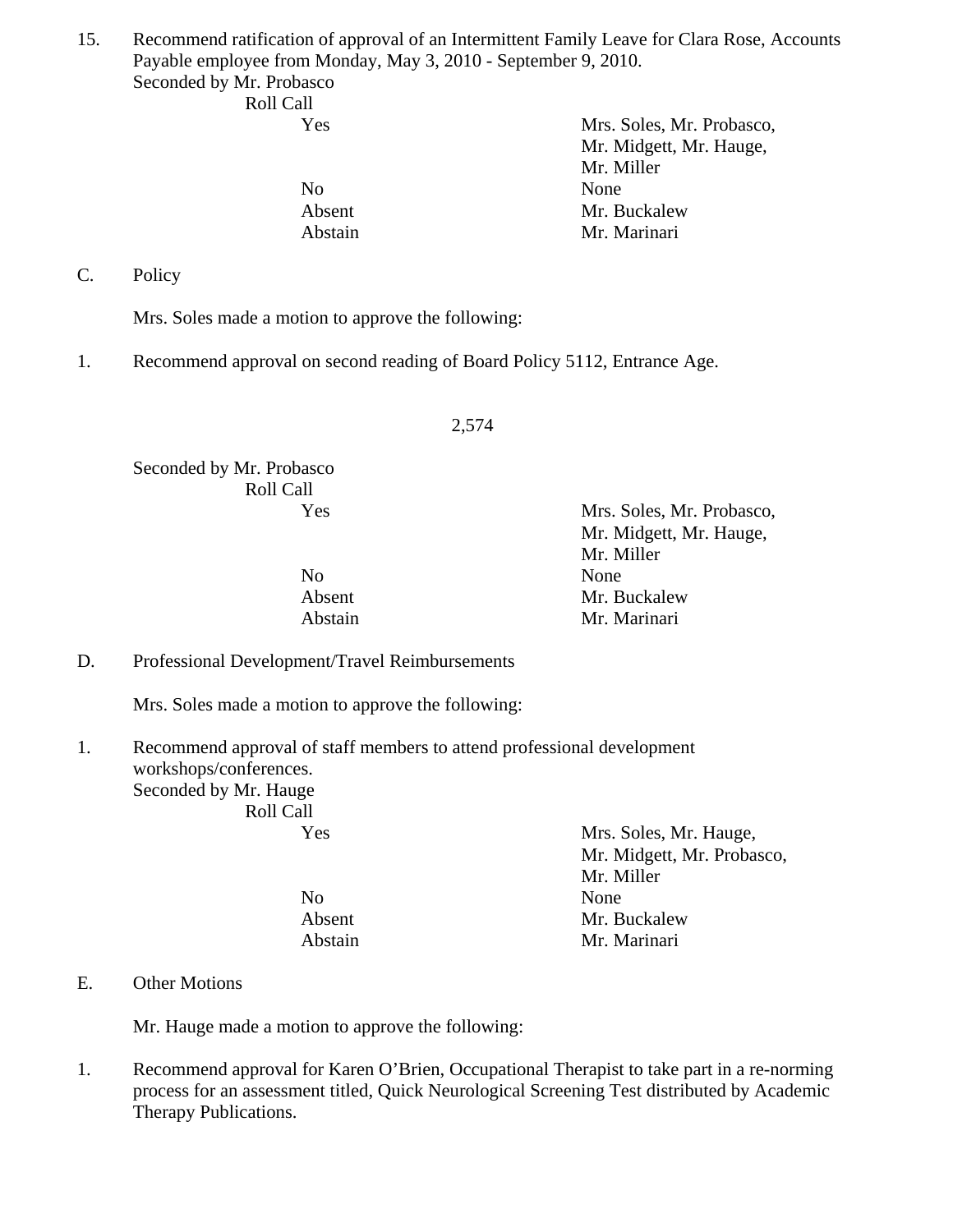- 2. Recommend acceptance of a donation of 20 blue stone slates from Synergy Events in Ocean Township, NJ to the Plumsted Township School District.
- 3. Recommend acceptance of a donation of eight (8) used laptop computers from U.S. Department of Agriculture.
- 4. Recommend approval for Jesse Johnson, a student at Rowan University to do a clinical experience in Special Education in the district from May 4, 2010 through end of school year.
- 5. Recommend approval to send one high school junior boy to the American Legion Jersey Boys State program to be held at Rider University June 20-25, 2010 at a cost of \$185.00.
- 6. Recommend approval to send one high school junior girl to the American Legion Jersey Girls State program at Georgian Court University in June 2010 at a cost of \$210.00.

Seconded by Mrs. Soles Mr. Hauge asked what agenda item E.2 is. Mr. Gripp responded they are very large slates of blue stone we are going to use for landscaping. Roll Call

| Yes            | Mr. Hauge, Mrs. Soles,     |
|----------------|----------------------------|
|                | Mr. Midgett, Mr. Probasco, |
|                | Mr. Miller                 |
| N <sub>o</sub> | None                       |
| Absent         | Mr. Buckalew               |
| Abstain        | Mr. Marinari               |

F. Facilities

Mr. Probasco made a motion to approve the following:

- 1. Recommend approval of the American Red Cross to use the high school cafeteria on June 2, 2010 from 2:30 – 8:00 p.m. for a blood drive sponsored by the Knights of Columbus from the Church of the Assumption.
- 2. Recommend ratification of approval for New Egypt Football, Dance & Cheer to use the football fields at the Elementary School from April 29, 2010 - June 22, 2010 for co-ed flag football at no charge by the Board of Education.
- 3. Recommend approval of the American Legion to use the New Egypt High School cafeteria teachers room and field areas to hold the  $4<sup>th</sup>$  of July celebration on July 3, 2010 from 7:00 a.m. to 11:00 p.m.

Seconded by Mr. Midgett Roll Call

| Mr. Probasco, Mr. Midgett, |
|----------------------------|
| Mr. Marinari, Mr. Hauge,   |
| Mrs. Soles, Mr. Miller     |
| None                       |
| Mr. Buckalew               |
|                            |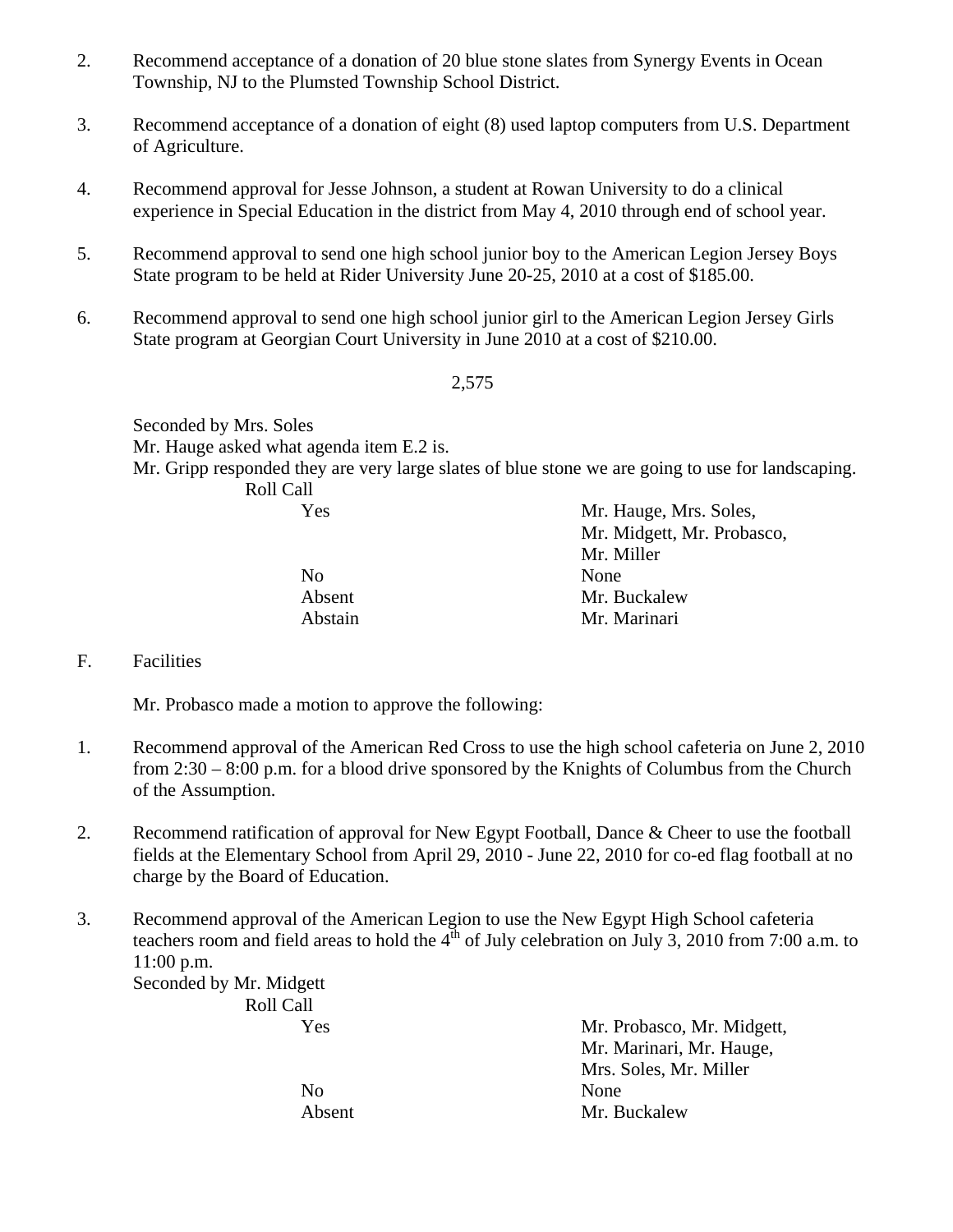## G. Field Trips

Mr. Probasco made a motion to approve the following:

1. Recommend approval of the field trip requests. Seconded by Mrs. Soles

Roll Call

No None

 Yes Mr. Probasco, Mrs. Soles, Mr. Midgett, Mr. Hauge, Mr. Miller Absent Mr. Buckalew Abstain Mr. Marinari

2,576

## XV. PUBLIC COMMENT ON ANY SCHOOL RELATED TOPIC

Carolann Miller and Joanne Dempsey thanked the school personnel and community members for their donations to purchase the "Vote Yes for Kids" signs.

Toni Barnett suggested the stone slates should be from the sports fields up to the buildings leading to the restrooms, which is a deep mud hole.

Toni Barnett thanked for the task groups and activity for the public and supportive of the schools. She stated she is glad they are listening.

Glenn Jacobus asked about the township committee meeting and any detail on the budget. Mr. Miller commented on the meeting with the township and stated it was an information sharing session and there were a number of topics that were covered. He stated there were questions on budget line items, kindergarten and bussing.

Mr. Miller stated the next informal meeting will be held on a Friday.

Mr. Gripp stated they are checking their calendars and hope to have a joint meeting on May 13, which he encouraged everyone to attend.

Mr. Miller stated the Township and Board will get to hear feedback from the community at the May 13 meeting.

Dr. DeMareo stated the goal is to have everything put into place by May 19.

XVI. NEW BUSINESS - none

# XVII. OLD BUSINESS - none

# XVIII. BOARD OF EDUCATION COMMENTS

Mrs. Soles congratulated the Teachers of the Year. She also thanked the students from FBLA and REBEL and congratulated them on their accomplishments.

Mrs. Soles congratulated and welcomed Mr. Marinari and Mr. Midgett to the board. She stated she looks forward to working with them.

Mrs. Soles commented on the critical challenge with working with the township and getting the budget in place so our schools can move forward.

Mrs. Soles thanked the staff who submitted grant applications and for being resourceful for our kids.

Mr. Probasco congratulated and welcomed Mr. Marinari and Mr. Midgett to the team.

Mr. Probasco congratulated all the award winners and it shows spirit and what we can do.